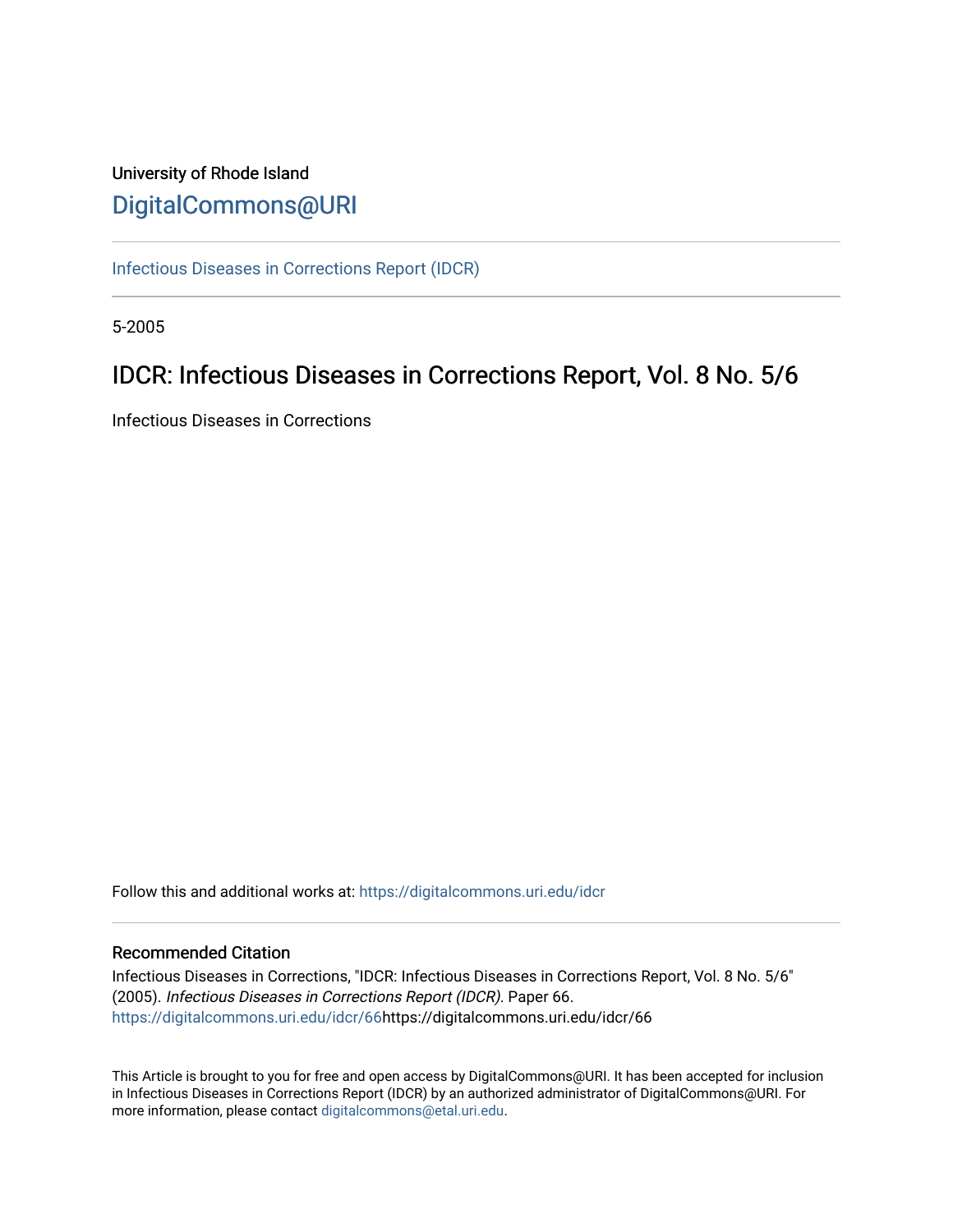

May/June 2005 Vol. 8, Issues 5&6



# **Brown IDCR**

# **INFECTIOUS DISEASES IN CORRECTIONS REPORT**

#### SPONSORED BY THE BROWN MEDICAL SCHOOL, OFFICE OF CONTINUING MEDICAL EDUCATION

## **ABOUT IDCR**

*IDCR, a forum for correctional problem solving, targets correctional physicians, nurses, administrators, outreach workers, and case managers. Published monthly and distributed by email and fax, IDCR provides up-to-the moment information on HIV/AIDS, hepatitis, and other infectious diseases, as well as efficient ways to administer treatment in the correctional environment. Continuing Medical Education credits are provided by the Brown University Office of Continuing Medical Education. IDCR is distributed to all members of the Society of Correctional Physicians (SCP) within the SCP publication, CorrDocs (www.corrdocs.org).*

#### **CO-CHIEF EDITORS**

**Anne S. De Groot, MD** *Director, TB/HIV Research Lab, Brown Medical School*

**David Thomas, MD, JD** *Professor and Chairman, Department of Surgery, Division of Correctional Medicine NSU-COM*

## **DEPUTY EDITORS**

**Joseph Bick, MD** *Chief Medical Officer, California Medical Facility, California Department of Corrections*

> **Renee Ridzon, MD** *Senior Program Officer, HIV, TB, Reproductive Health, Bill & Melinda Gates Foundation*

**Bethany Weaver, DO, MPH** *Acting Instructor, Univ. of Washington, Center for AIDS and STD Research*

#### **SUPPORTERS**

*IDCR is grateful for the support of the following companies through unrestricted educational grants: Major Support: Abbott Laboratories, Boehringer Ingelheim and Roche Pharmaceuticals. Sustaining: Pfizer Inc., Gilead Sciences, Inc., GlaxoSmithKline, Merck & Co., Schering-Plough and ViroLogic.*

# **HIV INFECTION AMONG WOMEN IN PRISON: CONSIDERATIONS FOR CARE**

*Anne S. De Groot\*, MD, Brown University Susan Cu Uvin\*\*, MD, Brown University*

*DISCLOSURES: \*Nothing to disclose \*\*Nothing to disclose*

#### **HIV has a Woman's Face**

According to Nelson Mandela, who spoke about the disproportionate burden of HIV infection on women at a recent event in South Africa, the world wide epidemic of HIV is *taking on the face of a woman*. <sup>1</sup> Due to their status in society and for physiological reasons discussed in greater detail below, women are disproportionately at risk for HIV infection, and this is particularly true for women who are incarcerated.

The overall prevalence of HIV infection among U.S. women is approximately 0.2%; incarcerated women are 15 times more likely to be HIV-infected compared to women in the general population. In several states, nearly one in 10 incarcerated women are HIV-infected. At yearend 2002, 3% of all incarcerated women in U.S. state prisons were HIV-infected, compared to 2% of incarcerated men in U.S. state prisons (Table 1.) More than 10% of female inmates in two states (New York and Maryland) were known to be HIV-infected.<sup>2</sup>

#### **Social Factors**

Incarcerated women have higher prevalence rates of HIV infection than incarcerated men because the behaviors for which they are incarcerated put them at risk for HIV infection.<sup>3,4</sup> They are often injection drug users (IDUs), sexual partners of IDUs, have supported themselves through sex work, and more often than not, they have been forced to have (unprotected) sex or trade sex for housing and food. <sup>5</sup> Women who are more likely to be HIV-infected in the U.S. also belong to subgroups of the population that are at increased risk of incarceration: women living in poverty, women who lack marketable job skills, 6 and certain ethnic groups (African American, Hispanic). Many of the women at highest risk for HIV infection are unaware of their risk, have little or no access to HIV prevention, and are afraid, for fear of violence, to ask their partners to use condoms. 7

These risk factors are clearly demonstrated in one of the most recent published studies of incarcerated women. Researchers in Brazil interviewed and evaluated 290 incarcerated females and found prevalence rates for HIV, hepatitis C virus (HCV), and syphilis of 13.9%, 16.2%, and 22.8%, respectively. The most significant risks for HIV infection included HIV-infected sexual partners, casual partners, partners who inject drugs, and a history of sexually transmitted infections (STIs). Even women with a single sex partner presented a significant risk for HIV infection, reflecting their vulnerability for acquiring HIV infection, most likely due to their trust in their partner who did not use a condom. While the use of injectable drugs was associated with HIV infection, the study results pointed to sexual behavior as the most important component of HIV transmission in the incarcerated female population.<sup>8</sup>

#### **Mental Health Factors**

Mental illness is a common co-morbidity for HIVinfected incarcerated women. A number of studies have linked prior childhood experiences of abuse and neglect with women's healthcare needs, mental health needs, and HIV risk behaviors. According to self-reported data, 33%-65% of incarcerated women in the US report prior sexual abuse and 19%-42% report a history of childhood sexual abuse.<sup>9,10</sup> These percentages are likely under-representative of the prevalence of abuse histories among incarcerated women, but they are still two-fold higher than the prevalence of such histories among women who are not incarcerated.

Mental health problems contribute to the high prevalence of HIV infection among incarcerated women and make the management of their HIV care substantially more challenging. In a recent US study, 25% of women discontinued highly active antiretroviral therapy (HAART) for at least *Continued on page 2*

### **WHAT'S INSIDE**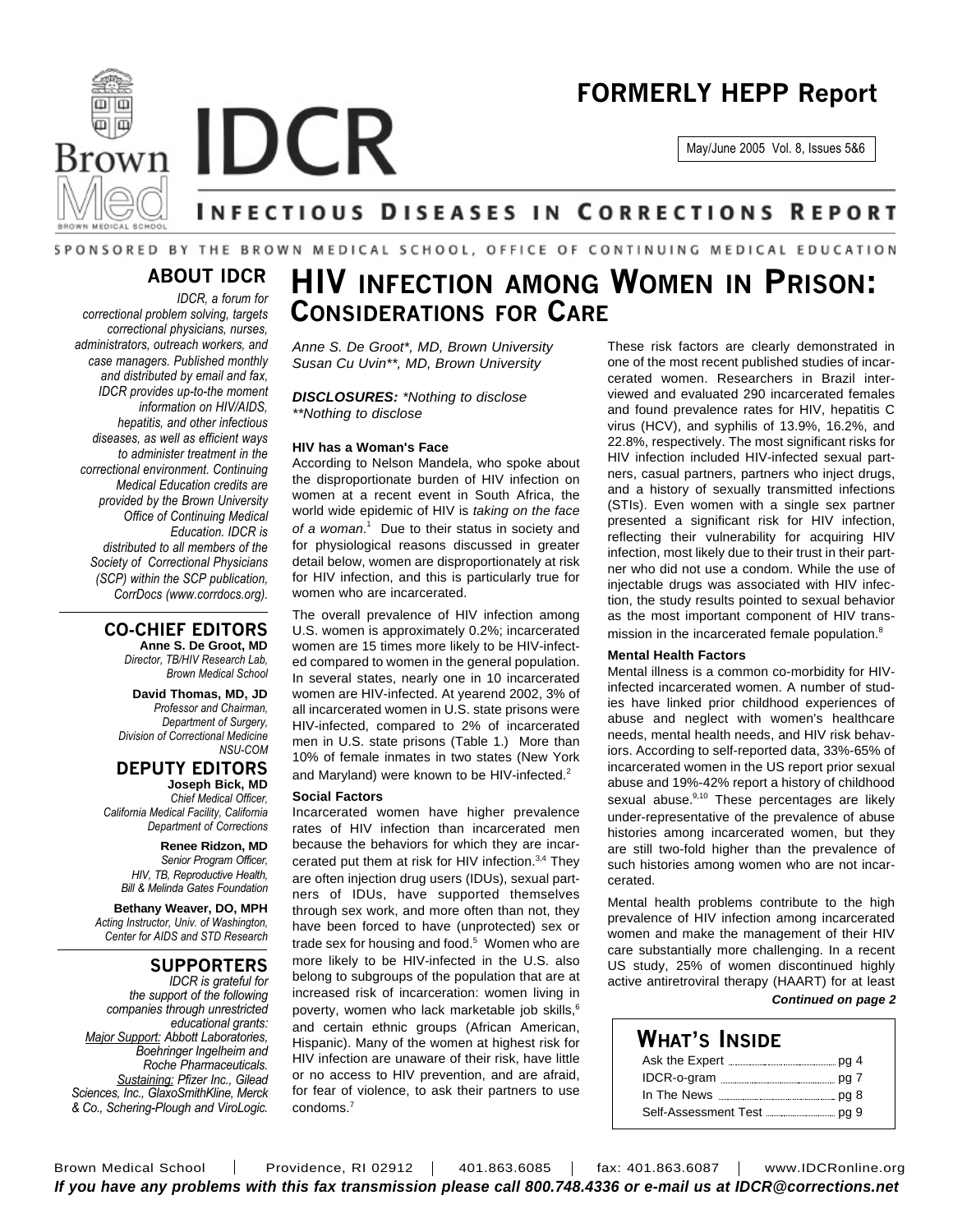#### **HIV INFECTION AMONG WOMEN...** *(continued from page 1)*

six months during study follow-up of five years, and women who discontinued HAART were more likely to be depressed than those who did not discontinue medication. <sup>11</sup> Access to treatment for depression may be helpful for improving the management of HIV-infected incarcerated women.

Since many incarcerated women have experienced childhood sexual abuse and adult sexual trauma, gynecological and obstetric examination takes special care and sensitivity. Some of the issues that may interfere with the examination of sexually abused women include their need to trust the examiner, their need for control (wishing to control the time and place of the exam), their fear of disclosure, and their fear of having their body touched during the exam.<sup>12</sup> Sensitive gynecological healthcare providers are critically important members of the correctional HIV management team.

#### **Biological Factors**

HIV transmission estimates vary by the type of exposure. Per-event transmission probability estimates are 0.7% (about one in 150) per episode of intravenous needle or syringe sharing, and 0.09% (less than one in 1,000) after a mucous membrane exposure (such as a splash to eyes or mouth). The risk for HIV transmission per episode of receptive penile-anal sexual intercourse is estimated at 0.1%- 3.0%, while the risk per episode of receptive vaginal intercourse is estimated at 0.1%-0.2%. While published estimates of the risk for HIV transmission from receptive oral exposure do not exist, instances of suspected transmission have been reported.<sup>13,14</sup>

Data has suggested that men with HIV infection are biologically more likely to transmit HIV than women, due to increased genital shedding of HIV-1, leading to the thought that male-to-female transmission is more efficient than female-to-male transmission during asymptomatic infection (early in HIV disease). However, the risk of transmission during symptomatic infection does not appear to vary. 15 In a recent study in Uganda, plasma HIV RNA levels and genital ulcer disease, but not gender, were the main determinants of HIV transmission<sup>16</sup>. There is also recent data that shows higher levels of HIV in semen versus female genital tract secretions. Collectively, these data may suggest that women are at a greater risk for infection as compared to men.

Additionally, incarcerated women, in general, and HIV-infected incarcerated women in particular, have remarkably high rates of STIs and gynecologic infections, which are associated with higher risks of HIV infection. <sup>15</sup> At yearend 2003, 1.8%, 6.3%, and 7.5% of incarcerated women tested positive for gonorrhea, chlamydia, and syphilis, respectively.<sup>17</sup> In younger women, cervical ectopy (extra mucosal tissue around the entry to the cervical canal) makes the cervix more vulnerable to HIV infection.<sup>18</sup>

High rates of STIs are associated with high risk for HIV infection for three main reasons:

1. Unprotected sex that results in the transmission of an STI can also result in HIV transmission.

2. STIs can cause genital lesions and recruit white blood cells to the region which may increase a person's susceptibility to HIV infection. 3. Persons who are co-infected with HIV and an STI may have increased HIV shedding in genital secretions, thereby increasing the chances that the co-infected person will infect another person if he or she engages in unprotected sex.

High rates of syphilis among incarcerated women have prompted a number of studies assessing methods of syphilis screening and treatment in the correctional setting. Several studies have shown the efficacy of administering qualitative rapid plasma reagin (RPR) testing for syphilis.<sup>19,20</sup> A study conducted at a New York City jail found that qualitative nontreponemal syphilis testing, online access to the local syphilis registry, and immediate treatment (if indicated), following admission, increased the rate of syphilis treatment from 7% to 84% of cases. 21

#### **Table 1: HIV Prevalence in U.S. Prisons**

| HIV by Gender in<br>2002 | Male HIV Cases* |         | <b>Female HIV Cases</b> |         |
|--------------------------|-----------------|---------|-------------------------|---------|
|                          |                 |         |                         |         |
| Jurisdiction             | Number          | Percent | Number                  | Percent |
| Federal                  | 1,431           | 1.1     | 116                     | 1.2     |
| <b>State</b>             | 19,297          | 1.9     | 2,053                   | 3.0     |
| Connecticut              | 563             | 3.3     | 103                     | 7.2     |
| New York                 | 4,590           | 7.2     | 410                     | 13.6    |
| Georgia                  | 1,023           | 2.3     | 100                     | 3.2     |
| Florida                  | 2,508           | 3.6     | 340                     | 7.4     |
| Texas                    | 2,261           | 1.8     | 267                     | 2.7     |
| Nevada                   | 98              | 1.01    | 15                      | 4.2     |

*\*HIV testing is not mandatory in most states. Therefore, the prevalence of HIV infection is likely to be significantly underreported. Data derived in Table 1 from Maruschak, 2004.*

| Table 2: FDA-Approved HIV Rapid Tests <sup>∞iii</sup> |  |  |  |
|-------------------------------------------------------|--|--|--|
|-------------------------------------------------------|--|--|--|

| <b>HIV Rapid Test</b>                 | <b>Notes</b>                                                                                              |
|---------------------------------------|-----------------------------------------------------------------------------------------------------------|
| Ora-Quick Advance<br>HIV-1/2 Antibody | • Store at room temp<br>$\bullet$ Screens for HIV-1 and -2<br>$\bullet$ Results in 20 mins                |
| Uni-Gold Recombigen<br>HIV            | • Store at room temp<br>◆ Screens for HIV-1<br>$\bullet$ Results in 10 mins                               |
| Reveal Rapid HIV-1<br>Antibody        | • Reagents need reconstitution and<br>refrigeration<br>◆ Screens for HIV-1<br>$\bullet$ Results in 5 mins |
| Multispot HIV-1/HIV-2                 | • Reagents need refrigeration<br>◆ Screens for HIV-1 and HIV-2<br>$\bullet$ Results in 15 mins            |
| Murex SUDS HIV-1                      | ◆ Screens for HIV-1                                                                                       |

*\*95% Confidence Interval*

Testing for or making a diagnosis of an STI provides an important opportunity for healthcare providers to counsel inmates about the issue of HIV transmission. HIV testing should be offered at each HIV encounter. Rapid HIV testing (Table 2) is a particularly important tool for getting HIV-infected women into care; more than 98% of individuals are able to receive their test results and most enter care following rapid test diagnosis.<sup>22</sup>

#### **Incarcerated Women and Motherhood**

Between 1998-1999, 1,400 women gave birth within prisons. During this time, in Georgia alone, more than 150 women who entered prison were pregnant.<sup>24</sup> Both the number of HIV-infected women giving birth in prisons and the extent of prenatal screening for HIV infection that is performed in federal and state prisons are unknown at this time. Even though mother-to-child transmission (MTCT) of HIV has been all but eradicated in the U.S., MTCT still occurs among high-risk women who seek care late in the course of pregnancy. Between 280- 370 U.S. babies continue to be born each year with HIV infection.<sup>25</sup> Prior to the institution of MTCT prevention, transmission from HIVinfected mother to child ranged from 16%-25% in North America and Europe. Today, the risk of perinatal transmission can be less than 2% with effective antiretroviral therapy (ART), elective cesarean section as appropriate, and formula feeding.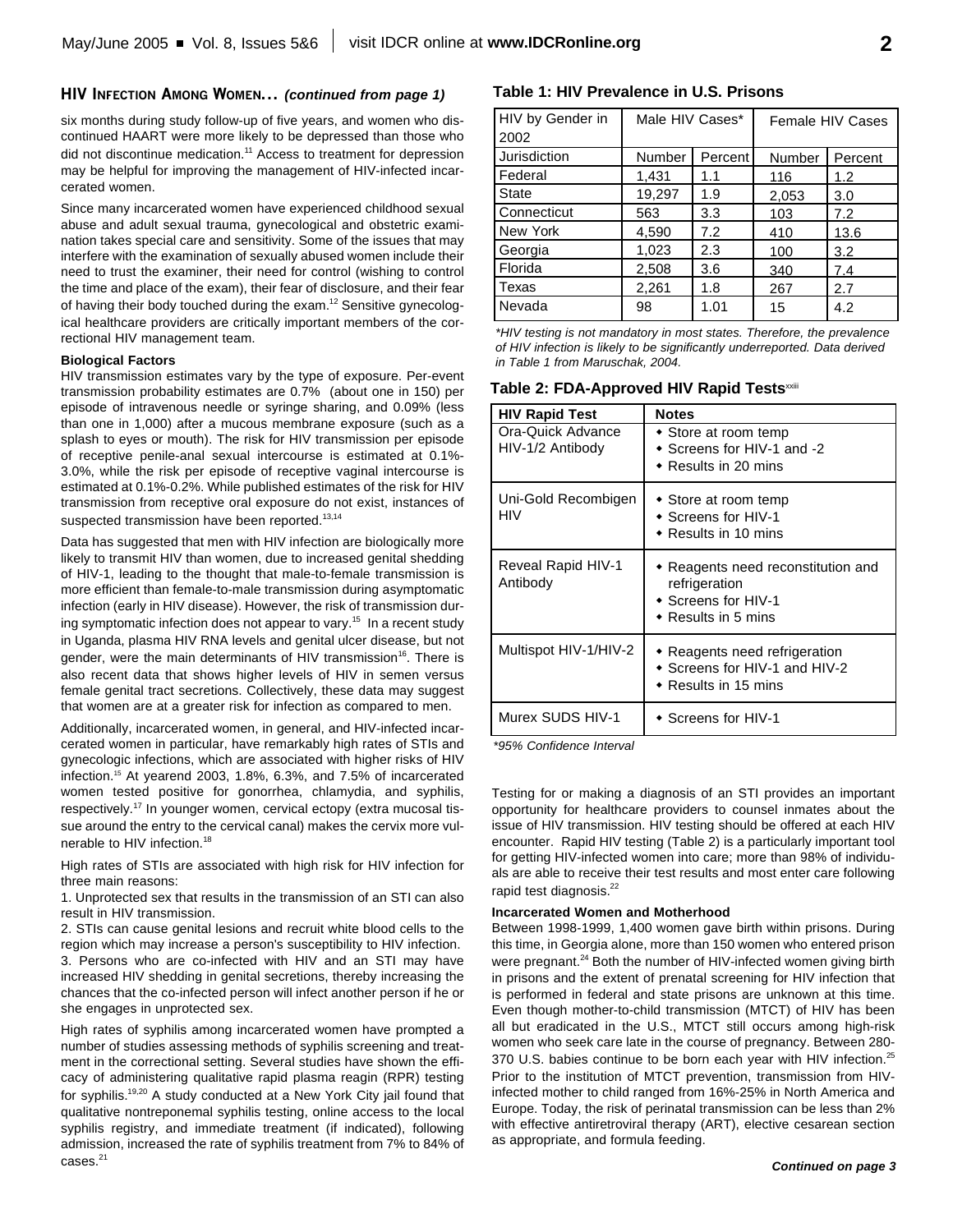#### **HIV INFECTION AMONG WOMEN...** *(continued from page 2)*

The correctional setting clearly provides a critical opportunity to reach women who may not have accessed pre-natal testing in the community and routine pre-natal screening in correctional settings may be cost-effective.<sup>26</sup> According to standards set forth by Centers for Disease Control and Prevention (CDC), thorough and non-judgmental discussion of HIV testing and ART is a required component of all pre-natal care. 27

Certain aspects of long-term incarceration, such as shelter, food, and sobriety may be health promoting for high-risk pregnant women and have been reported to improve their pregnancy outcomes.<sup>28</sup> However, few correctional facilities allow women to house their infants in a nursery at the institution after delivery (residential programs for infants exist in only 11 states and select federal facilities). Most correctional facilities remove newborns from their mothers during or immediately after the hospital stay.

Most incarcerated women are mothers and were the custodial parent of a minor child prior to incarceration. In 1998, 70% of women in jails, 65% of women in state prisons, and 59% of women in Federal prisons had at least one child under the age of 18 at home. The total number of minor children whose mothers were in federal or state prisons increased from 61,000 in 1991 to 110,000 in 1998. In 1998, 84% and 64% of minor children whose mothers were in federal and state prisons, respectively, lived with their mothers before their mothers entered prisons. Women are allowed to receive visits by their children. However, these visits are infrequent; 56% of women do not see their children at all while they are incarcerated.<sup>29</sup> The impact of this separation on the wellbeing of the mother and the bond between the mother and infant deserves further study.

#### **Incarcerated women at Risk for Hepatitis**

The prevalence of HCV is much greater among incarcerated populations than the general public. The incidence of HCV in the US general population has been estimated at 1.8%, while the incidence among state and federal facilities in 1999 was 2.1%. Incarcerated females typically have high rates of HCV infection. In 1994, 63.5% of female inmates entering the California correctional system were found to be anti-HCV positive, compared to 39.4% of male inmates. <sup>30</sup> Testing for and appropriately treating HCV and hepatitis B virus (HBV) co-infection among incarcerated females should be a routine component of HIV care.<sup>31</sup> For more information on testing and treating HCV and HBV, please refer to CDC's Sexually Transmitted Diseases Treatment guidelines - 2002.<sup>32,33</sup>

#### **Managing HIV infection**

Because incarcerated women have a high prevalence of HIV infection, multiple sources of HIV risk in their lives, and limited access to HIV testing and counseling services outside of prison or jail, there should be multiple opportunities for women to say "yes" to HIV counseling and education while they are incarcerated (Table 3.) However, the incarcerated woman's fear of stigmatization by her peers and correctional staff can have a negative impact on the detection and management of HIV/AIDS in prisons and jails. The closed setting of correctional institutions makes confidentiality difficult to maintain (particularly if a clinic or care provider is identified as being associated with HIV), though total confidentiality should always be the goal. Peer HIV/AIDS education programs may reduce stigmatization among prisoners and increase the general awareness of HIV in the incarcerated female population. 34

Factors that are likely to encourage incarcerated women to become tested include concern about the impact of HIV infection on their present or future children, and about having contracted HIV infection in the context of having acquired other STIs. Many incarcerated women may have been tested for HIV during prior pregnancies and may therefore be familiar with the concepts and procedures related to HIV

#### **Table 3: HIV Education/Testing**

HIV education and testing services should be offered on multiple occasions to women who:

- \* Are pregnant or who are seeking pregnancy testing
- Have a current or prior STI diagnosis
- Have abnormal pap smear test results
- Have HBV or HCV
- Have a history of sex work
- Have a history of sexual abuse
- Have a history of drug use
- $\bullet$  Have partners who use drugs

testing. However, younger women (with fewer arrests, fewer pregnancies, and fewer opportunities to interact with HIV testers and counselors) may be less familiar with the concept of HIV testing, and hence, more fearful.

In many facilities the list of "risk factors" will include virtually every female prisoner in the institution. With HIV/AIDS prevalence rates approximately 15 times higher among incarcerated women compared to the general population, HIV testing should be regularly offered and easily available to all women prisoners.

#### **Considerations for Care**

Ideally, correctional management of HIV would include a network of interconnected services that would address the needs of HIV-infected incarcerated women. These services might include clinical medical services, physical and sexual abuse recovery programs, drug treatment, and mental health services. They may also include vocational training and skills building workshops that, by helping women to become socio-economically more powerful, facilitate their ability to continue to effectively manage their healthcare needs and to prevent HIV transmission upon prison release. The opportunity to test and treat HIV-infected pregnant women who are incarcerated should not be missed. Finally, discharge planning programs initiated during incarceration can help connect women to community medical services, drug treatment, support services that provide child care, safe affordable housing, job training and employment opportunities that will all serve to increase their ability to continue to care for their own health needs. Incarceration provides a critical opportunity for the education, diagnosis, and medical care of HIV-infected women and highrisk HIV seronegative women, as well as a critically important public health opportunity to reduce the spread of HIV.

#### *Recommended Reading and Resources*

*Bloom B, Owen B & Covington S. Gender Responsive Strategies: Research, Practice, and Guiding Principles for Women Offenders. 2003. Washington, DC: National Institute of Corrections.*

*Boudin K, Carrero I, Clark J, Flournoy VV, Loftin K, Martindale S, Martinez M, Mastroieni E, Richardson S. ACE: A Peer Education and Counseling Program Meets the Needs of Incarcerated Women With HIV/AIDS Issues. Journal of the Association of Nurses in Aids Care. 1999 10(6):90-98.*

*Browne A, Miller B, Maguin E. Prevalence and severity of lifetime physical and sexual victimization among incarcerated women. Int J Law Psychiatry. 1999; 22:301-322.*

*De Groot AS & Cuccinelli D. "Put her in a cage: Childhood sexual abuse, incarceration, and HIV infection" in The Gender Politics of HIV in Women: Perspectives on the Pandemic in the United States. J Manlowe & N Goldstein, eds. 1997. New York: New York University Press.*

*Women, Children, and HIV Web site (http://WomenChildrenHIV.org): The François-Xavier Bagnoud (FXB) Center at the University of Medicine and Dentistry of New Jersey, and the University of California San Francisco's Center for HIV Information created this website, which contains a com-*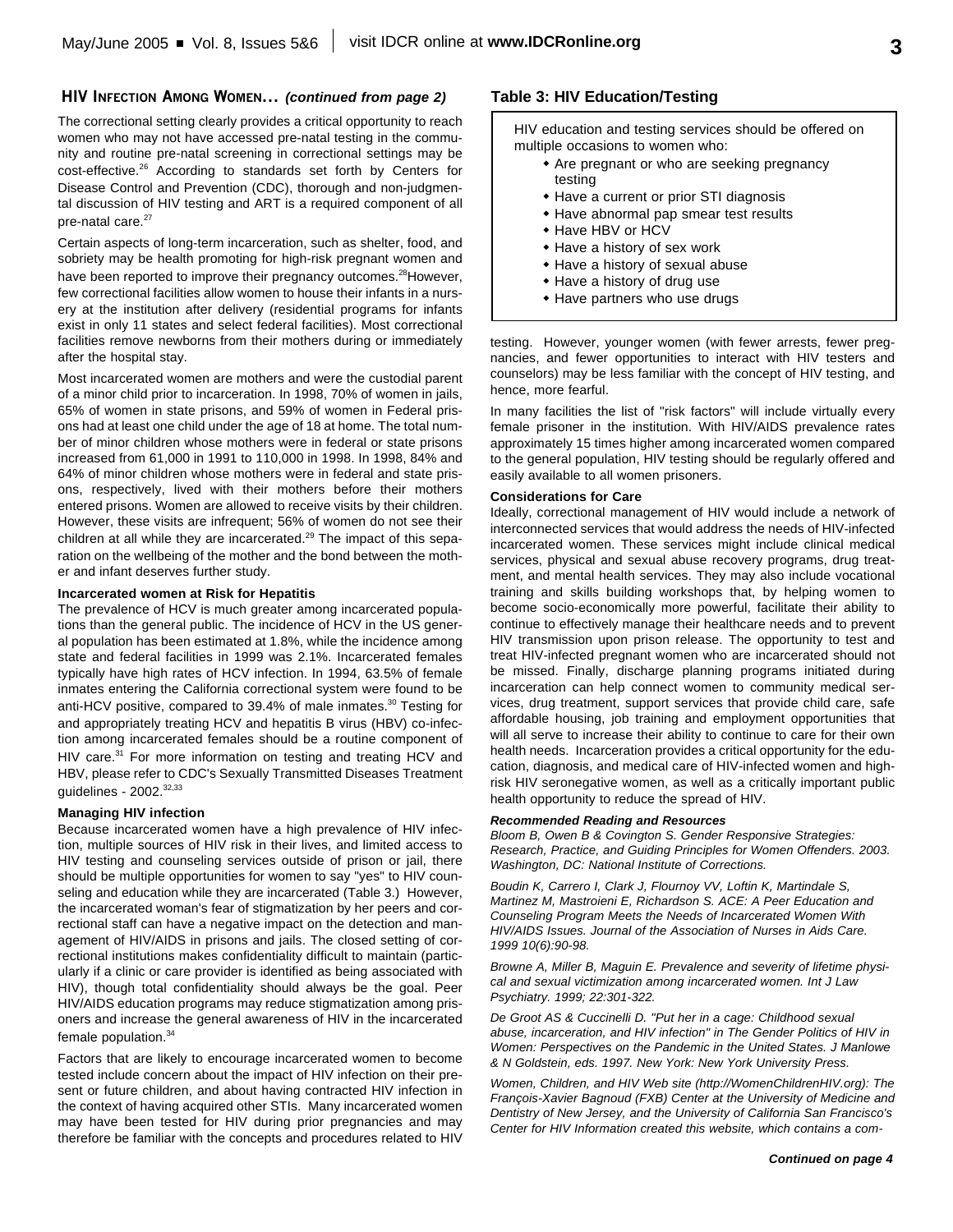# **ASK THE EXPERT: An HIV-infected inmate with an abnormal cervical Pap test**

*Bethany Weaver\*, DO, MPH, Acting Instructor of Medicine, University of Washington Center for AIDS & STD Research (CFAR) Disclosures: \*Nothing to disclose.*

*CASE: A 30 year-old female inmate, G4P2, presents to the prison diagnostic intake clinic with a history of A2 HIV infection, last approximate CD4 count 350 cells/µl and HIV-1 quantitative viral load (VL) 50,000 copies/ml, for which she is taking no medications and is antiretroviral therapy (ART)-naive. She has a four-year sentence and a history of heroin dependence. Her last Pap was performed approximately four years ago when she was diagnosed with HIV, and she thinks it was normal. She reports being treated for chlamydia when diagnosed with HIV. Her exhusband was HIV-infected and is now deceased. She reports no sex partners for at least 12 months.*

*On physical exam, vital signs are normal, and she appears well nourished. She has no evidence of oral thrush or lymphadenopathy, her skin is normal, and her chest, breast, and abdominal examinations are normal. Pelvic exam is notable for watery, grayish vaginal discharge with a fishy odor, though on gross examination her cervix and vaginal wall appear normal. Cells are collected from her cervix using a spatula and cytobrush and a slide for conventional Pap test is prepared. A swab of the discharge from her vaginal wall is also collected. The vaginal pH is 6.0, and the wet mount shows few lactobacilli. Laboratory tests to confirm her T cell count, HIV-1 viral load, electrolytes, and renal/hepatic function, and to screen for hepatitis A,B,C, syphilis, chlamydia, gonorrhea, toxoplasmosis, and CMV are obtained.*

*Q: What is the cause of her vaginal discharge and how should it be treated?*

**A:** She has bacterial vaginosis (BV), in which an overgrowth of bacterial species (such as Gardnerella, Bacteroides, Mycoplasma, Mobiluncus, and Peptostreptococcus) normally present in the vagina occurs. BV correlates with loss of protective (peroxide-producing) lactobacilli normally present in the vagina, thereby raising the vaginal pH above normal (>4.5). In non-pregnant women, BV is usually treated with metronidazole at 500 mg po twice daily for seven days (250 mg po three times daily for seven days in pregnancy). Of note, in a recently published observational cohort study by Watts, et al., the authors report that BV and Trichomonas vaginalis infection may increase the risk of acquisition (or reactivation) of HPV infection among HIV-infected and high-risk HIV-uninfected women.

She returns to clinic for follow-up of test results three weeks later. Her CD4 count is 334 cells/µl with HIV-1 VL of 85,000 copies/ml. Her Pap

#### **HIV INFECTION AMONG WOMEN...** *(continued from page 3)*

*prehensive, Internet-based library of practically applicable materials on mother and child HIV infection including preventing mother-to-child HIV transmission (PMTCT), infant feeding, clinical care of women and children living with HIV infection, and the support of orphans.*

#### *REFERENCES:*

*1. Aids 'carries the face of a woman'. South African Press Association - March 20, 2005*

*2. Maruschak, L. Bureau of Justice Statistics. December 2004. NCJ 205333. Full document available at:*

*www.ojp.usdoj.gov/bjs/abstract/hivpj02.htm*

*3. De Groot, A. AIDS Reader. 2000; 10(5): 287-95.*

*4. Fogel C, Belyea M. Journal of the Association of Nurses in AIDS Care. 1999; 10(6): 66-74.*

*5. Stevens J, DeGroot A, Mayer K. Journal of Women's Health. 1995; 4(5); 569-77.*

*6. Zierler S, Krieger N. Annual Review of Public Health. 1997; 18:401- 36.*

*7. Gruskin L, Gange SJ, Celentano D, et al. Urban Health. 2002; 79(4):512-24*

*8. Strazza L, Azevedo R, Massad E. Braz J Med Biol Res. 2004; 37(5):771-6.*

*9. Johnson JC, Cohen P, Brown J et al. Archives of General Psychiatiry. 1999; 56(7): 607-08.*

*10. Richie E, Johnson C. Journal of American Medical Women's Assocation. 1996; 51:111-17.*

*11. Ahdieh-Grant L, Anastos K, Cohen M. JAIDS. 2005.*

*12. Dole, P. HEPP News 2(6), June, 1999. HIV Education Prison Project, Brown University. http://www.HIVcorrections.org/*

*13.CDC. MMWR. 1998; 50(RR-17):1-14.*

*14.*

*15. Pilcher et al. JID. 2004; 189:1785-92.*

report states that it is "satisfactory for evaluation" and shows "atypical squamous cells of undetermined significance (ASC-US)". Other tests ordered are normal and show no evidence of hepatitis, syphilis, gonorrhea, or chlamydia.

*Q: How should her cervical cytology (ASC-US Pap) be managed? Would ordering an HPV test be helpful?*

**A:** This inmate should be referred for colposcopic examination since she is HIV-infected and has an abnormal Pap, even if it is only mildly abnormal. Also, even if the colposcopy is normal, she should have a repeat Pap in six months since she has had only one Pap since her diagnosis of HIV, and this was at least four years ago. Women at highest risk of cervical cancer in the U.S. are those who are not properly screened for cervical cancer. Because cervical cytology is only, on average, 60% sensitive in detecting moderate to severe cervical intraepithelial neoplasia (CIN grade 2/3) or cancer, other screening *Continued on page 5*

*16. Wawer M, Gray R, Kiddugavu, M. JID. 2005; 191:1403-9. CDC. MMWR. 2003; 52(RR12):1-24.*

*17. CDC. National Data on Chlamydia, gonorrhea, and syphilis. 2005. http://www.cdc.gov/std/stats/trends2003.htm. Last accessed April 19, 2005.*

*18. Reyes, H. World Health Organization-Europe Health in Prisons Project. 2001; 9:193-218.*

*19. Beltrami JF, Cohen PA, Hamrick JT, et al. AJPH. 1997; 87(9): 1423-6. 20. CDC. MMWR. 1998; 47(21): 423-3.*

*21. Blank S, McDonnell DD, Rubin SR, et al. Sex Transm Dis. 1997; 24(4): 218-26.*

*22. Kendrick S, Kroc K, Couture E, et al. AIDS. 2004;18(16):2208-10.*

*23. Branson, B. Rapid HIV testing: 2005 update.*

*www.cdc.gov/hiv/rapid\_testing/ Last accessed April 20, 2005.*

*24. de Ravello L, Brantley MD, Lamarre M, et al. Sex Transm Dis. 2005; 32(4):247-251.*

*25. Lindegren ML. JAMA. 1999; 282(6):531-8.*

*26. Resch S, Altice FL, Paltiel AD. J Acquir Immune Defic Syndr. 2005; 38(2):163-73.*

*27. CDC. MMWR. 1995; 44(RR-7);1-15.*

*28. Martin SL, Rieger RH, Kupper LL, et al. Public Health Rep. 1997; 112(4): 340-6.*

*29. Greenfield, L. & Snell, T. Bureau of Justice Statistics. 2000.* 

*30. Ruiz J, Molitor F, Plagenhoef, J. AIDS. 2002; 16(16):2236-8.*

*31. Solomon L, Flynn C, Muck K, et al. J Urban Health. 2004; 81(1):25- 37.*

*32. CDC. MMWR. 2002; 51(RR06):1-80.*

*33. Editor's Note: IDCR will address HCV among incarcerated populations (and women) in greater detail in an article scheduled for publication next month (June 2005).*

*34. Members of the ACE Program of the Bedford Hills Correctional Facility. Breaking the walls of silence: AIDS and women in a New York State maximum-security prison. Woodstock, NY 1998: Overlook Press.*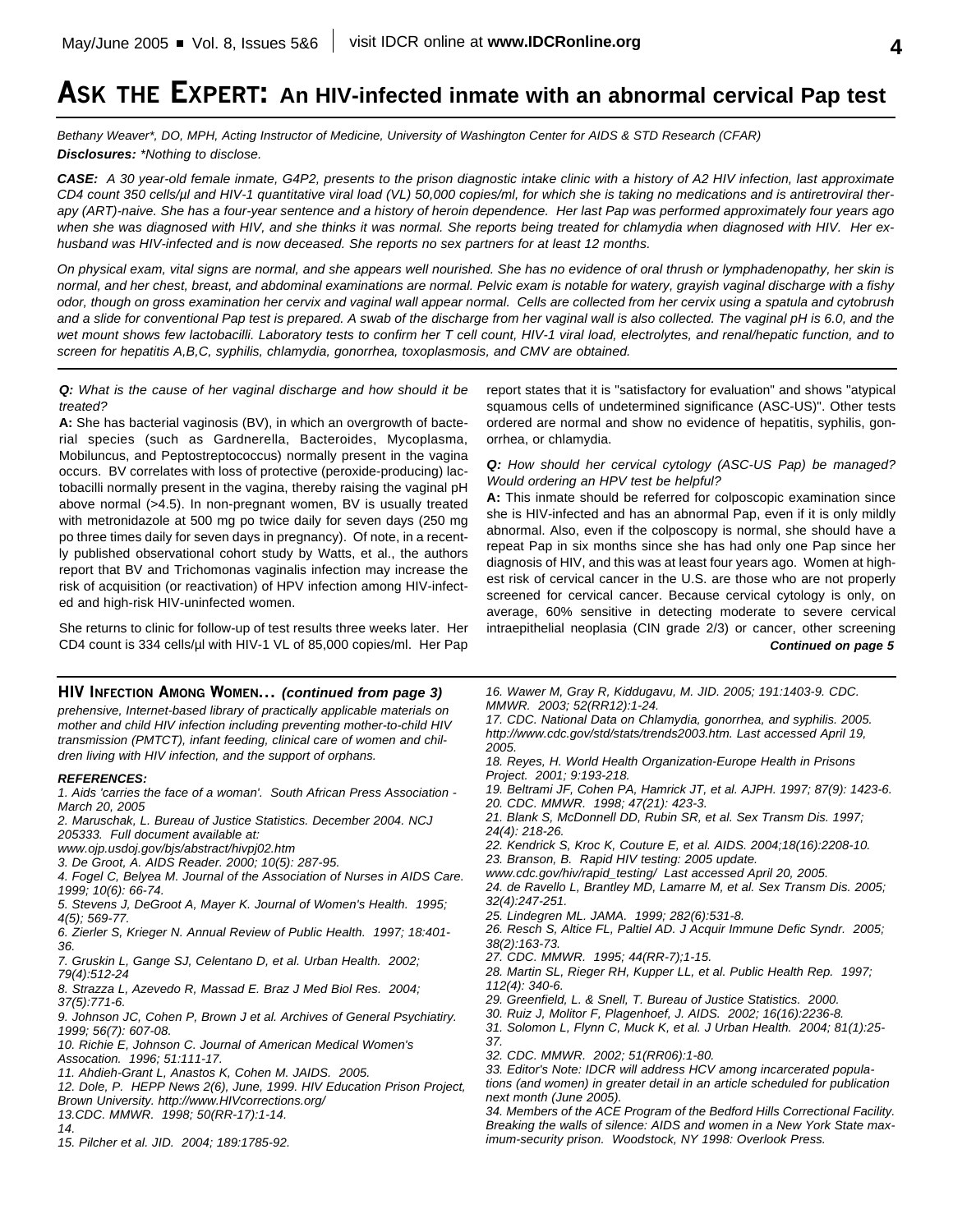#### **ASK THE EXPERT...** *(continued from page 4)*

strategies, such as HPV DNA testing, are recommended for use in some specific clinical scenarios relating to immunocompetent women. However, studies, though limited, have shown that HPV DNA testing in HIV-infected women may not be cost-effective or as clinically meaningful compared to testing in immunocompetent women. Therefore, in the 2001 ASCCP guidelines for the management of women with cytological abnormalities, it was recommended that all HIV-infected women (regardless of CD4 count or HIV-1 VL) with any cytological abnormality, including ASC-US, be referred for colposcopy, in order to ensure accurate and timely detection of CIN 2/3 or cancer. Detection of DNA for oncogenic HPV types among HIV-infected women with ASC-US is more common than among HIV-uninfected women, and therefore, does not appear to be a cost-effective strategy for determining who in this population should go to colposcopy.

#### *Q: Should this patient, who is largely asymptomatic from HIV infection, be treated with ART?*

**A:** According to the recently revised 2004 DHHS ART guidelines, treatment for this ART-naïve, asymptomatic inmate with a CD4 count that is now <350 cells/µl should be offered. If her CD4 count was >350 cells/µl, treatment could be deferred since her VL is <100,000 copies/ml. It is unclear whether initiation of ART would aid in regression of cervical disease, by way of decreasing HIV-1 viral load and increasing CD4 count. Prospective or randomized trials properly designed to address this issue have not been published, and the data that exists is conflicting. Of note, having cervical dysplasia does not make a woman "symptomatic" from HIV disease, though this may change in the future.

#### **DISCUSSION**

Human papillomavirus (HPV), which is the most common sexually transmitted infection, causes cervical dysplasia and squamous cell cancer. In 1999, Massad, et al. reported the prevalence of abnormal cervical screening cytology among HIV-infected women to be approximately 38%. Published reports on ASC-US cytology among HIVinfected women suggest a 14-15% risk for CIN 2/3, and a more recent study showed that HPV DNA testing in this population may not be sensitive enough to use as a triage strategy for detecting CIN 2/3.

Cervical cancer screening guidelines for HIV-infected women have not been revised since 1995 and only state that these women should have two Pap tests performed six months apart in the first year of the initial HIV diagnosis. If Pap results for both are normal, they can then go to annual cytological screening. A published report by Goldie, et al. suggests that HPV DNA testing may be cost effective if performed in conjunction with primary cervical cytological screening of women in the first year of HIV diagnosis and then, if either is positive, used to triage women who undergo more intensive screening thereafter (e.g. six month intervals verses annually). However, this published report was a cost modeling study and has not been tested in a prospective or randomized clinical trial. In a recent observational cohort study by Harris, et al., the authors showed there to be a similar cumulative incidence of any cytological abnormalities, over three or more years, among HIVseronegative and HIV-seropositive women (CD4 counts greater than 500 cells/µl) who had normal cytology and negative HPV DNA tests at baseline. These findings suggest that among HIV-infected women with relatively preserved immune function (i.e. CD4 counts >500 cells/µl), cervical cancer screening guidelines for immunocompetent women, may apply. However, these findings need to be confirmed in a properly designed formal clinical trial. Therefore, until more evidence is available to suggest otherwise, HIV-infected women with ASC-US or other cytological abnormalities should be referred for colposcopy.

Just as little is known about the proper cervical cancer screening strategies for HIV-infected women, the same is true for the management of mild dysplasia, or CIN 1, in these women. In immunocompetent women, CIN1 is often observed and not treated, particularly in younger women, since CIN 1 will often regress without treatment. In a published prospective cohort study by Massad et al., the authors show that CIN 1 infrequently progresses to more severe disease, including cancer, in women with HIV infection. They concluded that observation appears safe for these women (with the assumption that they will be followed carefully and not lost to follow-up in the system). In adult women, regardless of immune function, CIN 2/3 or worse disease should always be treated.

*\*\*Based largely on these data discussed above and the 2001 American Society for Colposcopy & Cervical Cytology (ASCCP) Consensus Guidelines, Dr. Weaver provides in this issue a suggested algorithm for HIV-infected women with cytological abnormalities.*

#### *References*

*Goldie SJ et al. Cost effectiveness of HPV testing to augment cervical cancer screening in women infected with the HIV. Am J Med 2001;111:140-9.* 

*Harris TG et al. Incidence of cervical squamous intraepithelial lesions associated with HIV serostatus, CD4 cell counts, and HPV test results. JAMA 2005 (23/30 March);293(12):1471-6.*

*Holcomb K et al. The significance of ASCUS cytology in HIV-positive women. Gynecol Oncol 1999;75:118.*

*Massad LS et al. HPV testing for triage of HIV-infected women with Papanicolau smears read as atypical squamous cells of uncertain significance. J of Women's Hlth 2004 (2 November);13:147-53.*

*Massad LS et al. Natural history of grade 1 cervical intraepithelial neoplasia in women with HIV. Obstet Gynecol 2004 (November);104(5):1077-85.*

*Massad LS et al. Prevalence and predictors of squamous cell abnormalities in Papanicolaou smears from women infected with HIV-1. J Acquir Immune Defic Syndr 1999;21:33.*

*Solomon et al. The 2001 Bethesda System: terminology for reporting results of cervical cytology. JAMA 2002;287:2114-9.*

*USPHS/IDSA Prevention of opportunistic infections working group. USPHS/IDSA guidelines for the prevention of opportunistic infections in persons infected with HIV: disease-specific recommendations. Clin Infect Dis 1995;21(suppl 1):532-43.*

*Watts DH, et al. Effects of bacterial vaginosis and other genital infections on the natural history of HPV infection in HIV-1-infected and highrisk HIV-1-uninfected women. J Inf Dis 2005 (1 April);191:1129-39.*

*Wright TC Jr et al. Interim guidance for the use of HPV DNA testing as an adjunct to cervical cytology for screening. Obstet Gynecol 2004 (Feb);103(2):304-9.*

*Wright TC Jr et al. 2001 Consensus guidelines for the management of women with cervical cytological abnormalities. JAMA 2002 (24 April);287(16):2120-9.*

*Wright TC et al. Significance of mild cytologic atypia in women infected with HIV. Obstet Gynecol 1996;87:515.*

*For American Society for Colposcopy & Cervical Pathology 2001 Consensus Guidelines, visit www.asccp.org/consensus.shtml*

*For Department of Health & Human Services 2004 HIV Treatment Guidelines, visit www.cdc.gov/hiv/treatment.htm#treatment*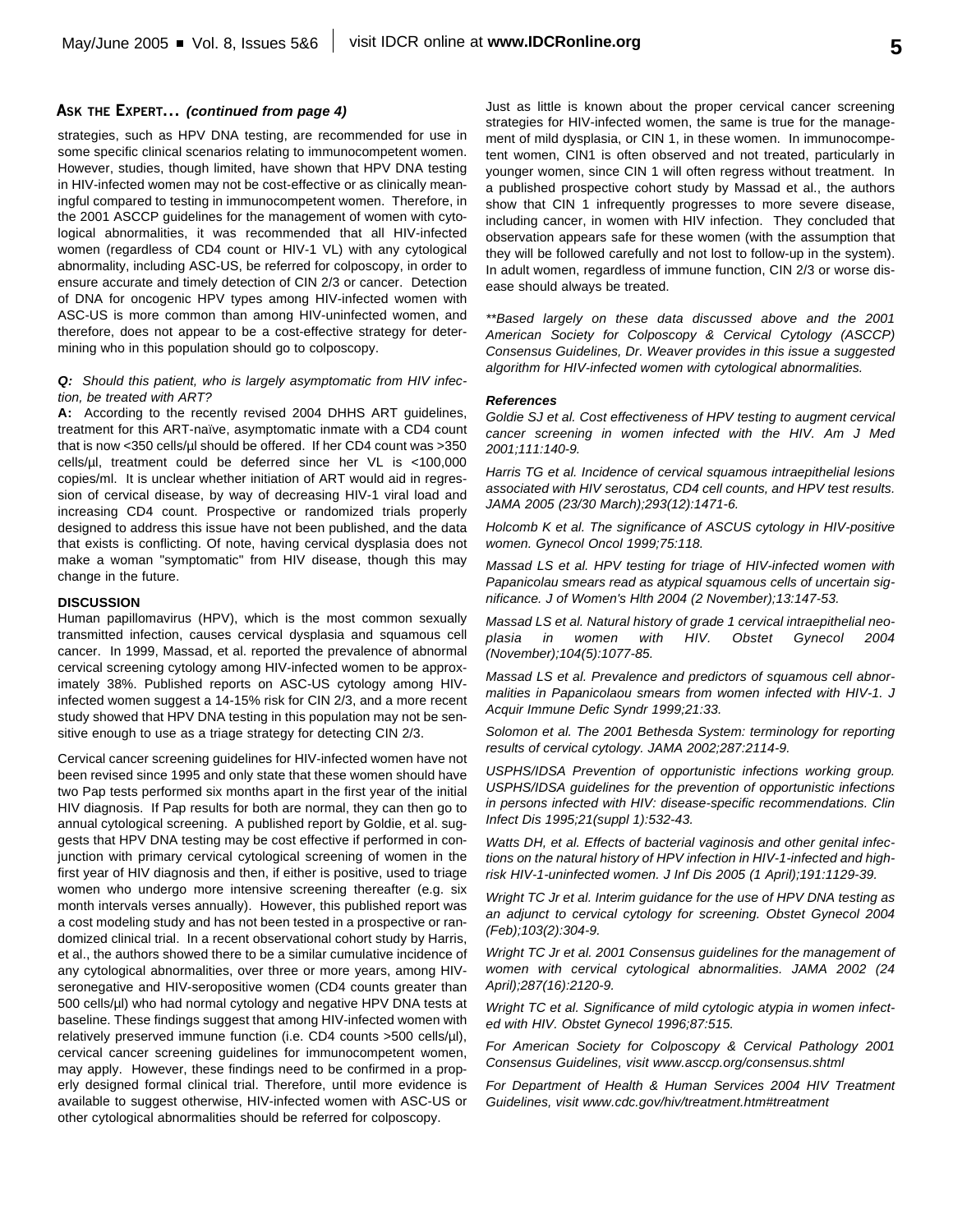## **LETTER FROM THE EDITOR**

Dear Colleagues,

According to UNAIDS, more than 40 million people are living with HIV today. Of these, 50% are women. There is no question that the HIV epidemic is increasingly affecting women in the world. This increased prevalence of HIV is seen in the U.S., especially among African-American and Hispanic women. According to CDC and Prevention, in 2002, 28% of HIV cases diagnosed in the U.S. were among women; 41% of HIV cases were among women aged 13-24 years. AIDS is among the leading causes of death for young African-American women.

One of our longstanding traditions at IDCR is to honor women during the month of May by writing about the impact of HIV on incarcerated women. Only one in seven inmates in the U.S. is female, but the healthcare of these women is more complicated, and more costly, than the care of incarcerated men. This is because they have higher rates of STIs, HIV and HCV. These incarcerated women are also burdened with higher rates of mental illness than male detainees due to intensive, long-term exposures to sexual, physical and psychological violence. <sup>1</sup> Because these women have more health problems, it is critically important to provide them healthcare. Reaching out to these women while they are incarcerated, identifying and treating their HIV and HCV infections and addressing their mental health needs, has an impact that reaches far beyond prison walls.

More often than not, on the outside, these women are mothers, sisters, partners and caretakers. Therefore, incarceration provides us an opportunity to inform women about HIV and HCV, to give them the tools and treatment necessary to reduce their risk and better protect themselves from infection if they are not already infected. If they are already infected, we can help them prevent transmission of these infections to their partners and unborn children.

The authors of the articles included in this issue of IDCR have been involved in the care of HIVinfected women, inside and outside of prison, for the entire course of the HIV epidemic. They have found that the care of these women can be as rewarding for the practitioner as it is for the patient. Even though HIV or HCV infections have had a terrible impact on the lives of these women offenders, those who have cared for them on the inside have witnessed their enormous resilience, a willingness to carry on and to improve their own health despite the many obstacles that they encounter. One of the main factors that motivates them is the hope of regaining contact with and custody of their children. It is our belief that caring for these women means that we are caring for the communities - the families, the children, to whom they return, after release.

Lastly, we would like to take this opportunity to thank our colleagues in the field for their dedication to caring for HIV-infected women inside prison, and out.

**Respectfully** 

Beth Weaver, DO

*1. Browne, A, et al. Prevalence and severity of lifetime physical and sexual victimization among incarcerated women. Int J Law Psychiatry. 1999 : 22(3-4) :301-22.*

## **Subscribe to IDCR**

Fax to **617-770-3339** for any of the following: *(please print clearly or type)*

| FAX:                        |                                                                                                                                                | PHONE:                                                    |        |                                  |
|-----------------------------|------------------------------------------------------------------------------------------------------------------------------------------------|-----------------------------------------------------------|--------|----------------------------------|
| ADDRESS:                    | CITY:                                                                                                                                          |                                                           | STATE: | ZIP:                             |
| O Physician<br>O Pharmacist | Physician Assistant<br>O.<br>O Medical Director/Administrator                                                                                  | ○ Nurse/Nurse Practitioner<br>○ HIV Case Worker/Counselor |        | O Nurse Administrator<br>O Other |
| NAME:<br><b>CHECK ONE:</b>  | <b>FACILITY:</b>                                                                                                                               |                                                           |        |                                  |
|                             | Yes, I would like my IDCR to be delivered in the future as an attached PDF file in an<br>email (rather than have a fax).                       |                                                           |        |                                  |
|                             | Yes, I would like to sign up the following colleague to receive a complimentary subscription of<br><b>IDCR</b> fax/email newsletter.           |                                                           |        |                                  |
|                             | Yes, I would like to add/update/correct (circle one) my contact information for my complimentary<br>subscription of IDCR fax/email newsletter. |                                                           |        |                                  |

**Faculty Disclosure**

In accordance with the Accreditation Council for Continuing Medical Education Standards for Commercial Support, the faculty for this activity have been asked to complete Conflict of Interest Disclosure forms. Disclosures are listed at the end of articles. All of the individual medications discussed in this newsletter are approved for treatment of HIV and hepatitis unless otherwise indicated. For the treatment of HIV and hepatitis infection, many physicians opt to use combination antiretroviral therapy which is not addressed by the FDA.

**Associate Editors**

Rick Altice, MD *Director of Clinical Research, Director, HIV in Prisons Program, Director, Community Health Care Van, Associate Professor of Medicine Yale University AIDS Program*

David Paar, MD *Associate Professor of Medicine, University of Texas, Medical Branch*

Karl Brown, MD, FACP *Infectious Disease Supervisor PHS-Rikers Island*

Ralf Jürgens *Consultant, HIV/AIDS, Human Rights, Drug Policy and Prisons*

Joseph Paris, PhD, MD, FSCP, CCHP *Medical Director, Georgia Dept. of Corrections*

Lester Wright, MD, MPH *Chief Medical Officer, New York State Dept. of Correctional Services*

> Dean Rieger, MD *Medical Director, Indiana Dept. of Corrections*

Neil Fisher, MD *Medical Director, Chief Health Officer, Martin Correctional Institute*

William Cassidy, MD *Associate Professor of Medicine, Louisiana State University Health Sciences Center*

**Editorial Board**

Louis Tripoli, MD, FACFE *Correctional Medical Institute, Correctional Medical Services*

Josiah Rich, MD *Associate Professor of Medicine and Community Health Brown University School of Medicine, The Miriam Hospital*

> Steven F. Scheibel, MD *Regional Medical Director Prison Health Services, Inc*

David A. Wohl, MD *Associate Professor of Medicine University of North Carolina AIDS Clinical Research Unit*

Barry Zack, MPH *Executive Director, Centerforce*

Michelle Gaseau *The Corrections Connection*

**Layout** Kimberly Backlund-Lewis *The Corrections Connection*

**Distribution** Screened Images Multimedia

> **Managing Editor** Courtney E Colton *IDCR*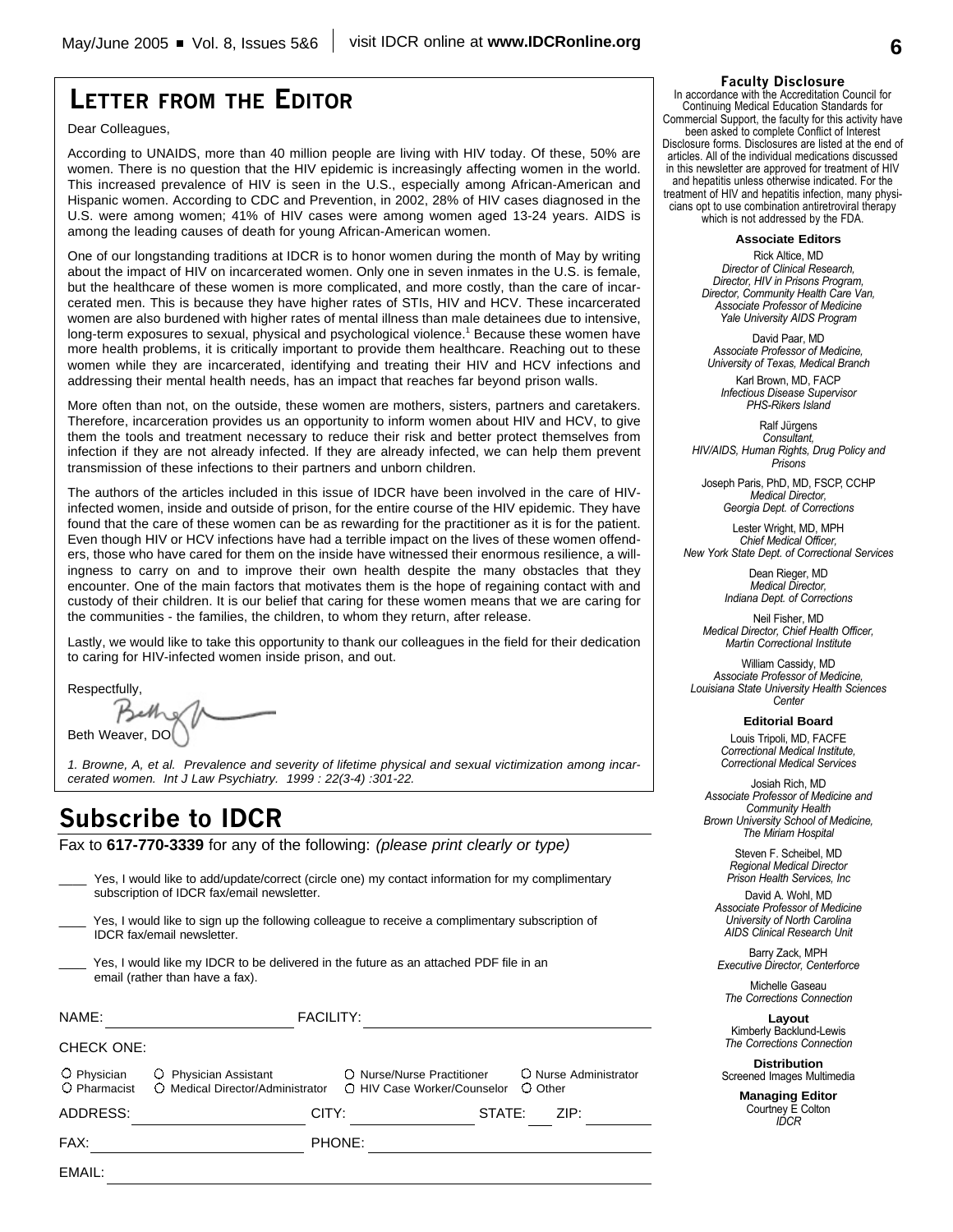## **IDCR-O-GRAM: Suggested Management of HIV-Infected Women with ANY Cytological Abnormality (ASC-US, ASC-H, AGC, LSIL, HSIL)**

*Little is known about the best management of abnormal cervical cytology among HIV-infected women. This flow chart is a suggested algorithm created by an expert in the field and is based on the American Society for Colposcopy and Cervical pathology (ASCCP) guidelines (www.asccp.org/consensus.shtml) and the most current available research on this topic. All HIV-infected women with any Pap abnormality should be referred for colposcopy. This algorithm assumes that the Pap report states "satisfactory for evaluation." If the Pap is "unsatisfactory for evaluation," it should be repeated. No HPV testing triage is recommended in HIV-infected women at this time, based on insufficient evidence to support clinical or cost-effective utility.*



*=If unsatisfactory colposcopic examination, refer to expert*

*^^May depend on status of immune function (i.e. CD4 cell count and HIV viral load burden)*

- *^Colpo = colposcopy*
- *\* Conventional or liquid-based*

*\*\* Visit: www.asccp.org/consensus.shtml*

#### *Abbreviations Defined:*

*ASC-US = atypical squamous cells of undetermined significance (mild atypia) ASC-H = atypical squamous cells: cannot exclude high-grade squamous intraepithelial lesion HSIL = high-grade squamous intraepithelial lesion AGC = atypical glandular cells AGC-NOS = atypical glandular cells, not otherwise specified (also known as 'atypical glandular cells of undetermined significance') CIN = cervical intraepithelial neoplasia AIS = adenocarciinoma in situ*

*LSIL = Low-grade squamous intraepithelial lesions*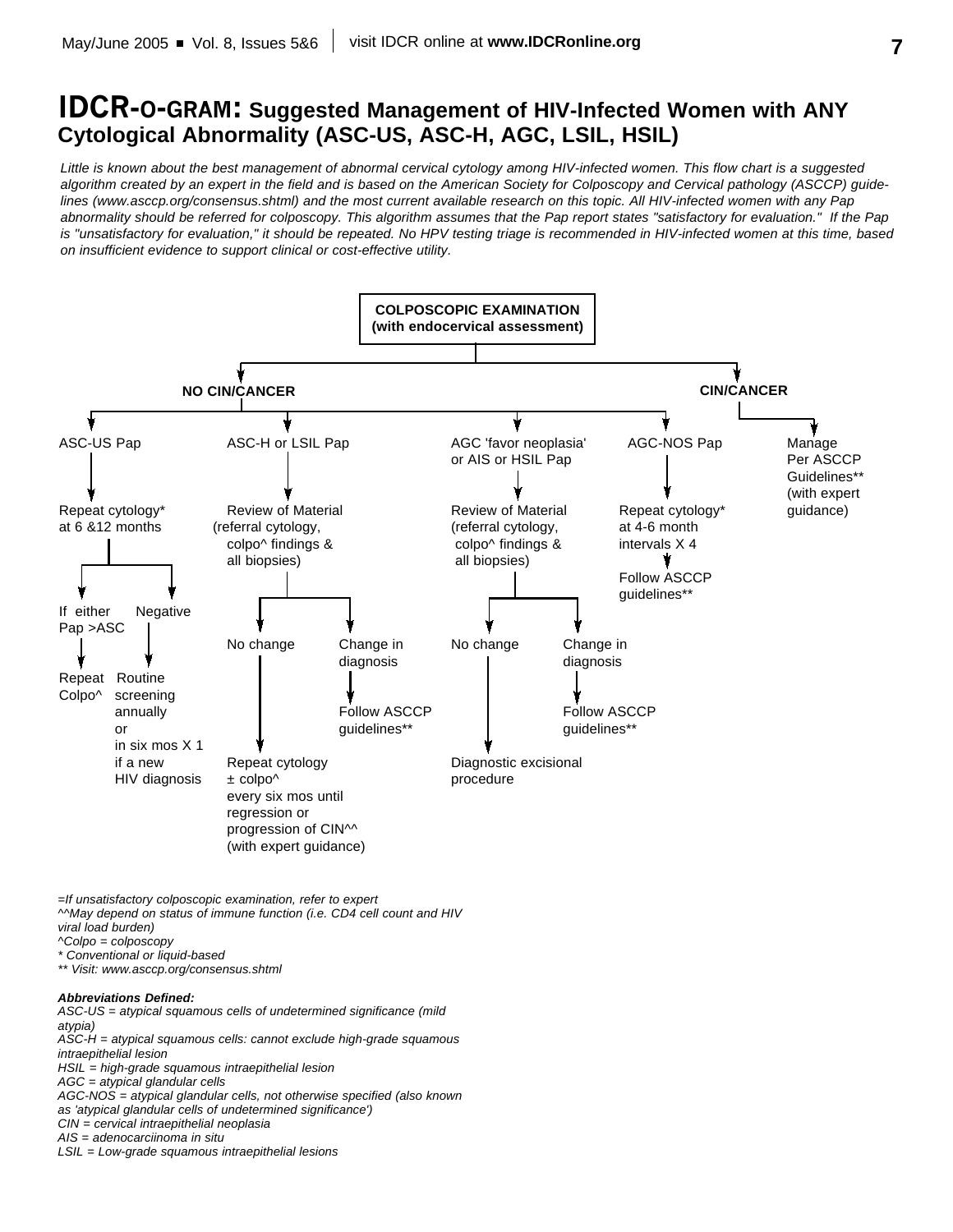## **SAVE THE DATES**

#### **Centerforce Inside-Out Summit**

*September 10-13,* 2005 San Francisco, CA Visit: www.centerforce.org/ summit

#### **ICAAC Meeting**

*September 21-24, 2005 New Orleans, LA* Visit: www.icaac.org

#### **United States Conference on AIDS**

*September 28-October 2, 2005 Houston, TX* Visit: www.nmac.org

#### **IDSA Conference**

*October 6-9, 2005* San Francisco, CA Visit: www.idsociety.org

#### **National Conference on**

**Correctional Health Care** *October 8-12, 2005 Denver, CO* Visit: www.ncchc.org

#### **Society of Correctional**

**Physicians Annual Meeting** *October 9, 2005 Denver, CO* Visit: www.corrdocs.org

#### **Management of HIV/AIDS in**

**the Correctional Setting:** A Live Satellite Videoconference Series "Drug-drug Interactions and Metabolic Complications of HIV" *October 26, 2005* Visit: www.amc.edu/patient/ hiv/hivconf/index.htm

**APHA Meeting and Exposition**

*November 5-9, 2005 New Orleans, LA* Visit: www.apha.org

# **IN THE NEWS**

#### **Errata: Vol. Vol. 8, Issue 4**

In the IDCR, "Managing STIs in Jails," two errors occurred. On page two, column one, in section three, the unpublished data from a study on male inmates in the NYC jail system should read, "Unpublished data from a recent study on male inmates in the NYC jail system revealed a relatively high rate of asymptomatic chlamydial infection, especially in males 35 years and *younger*." The subsequent sentence should read, "This finding led to the current universal screening for chlamydia and gonorrhea in all males *younger* than 35 years in the NYC jail system."

#### **25% of Women in WIHS Stop HAART**

A recent analysis of the Women's Interagency HIV Study (WIHS) has demonstrated that 25% of women stop highly active antiretroviral therapy (HAART) for at least six months during study follow-up of five years. The risk of discontinuation was over one and a half times greater after 1998 as compared to the two and a half years preceding 1998. Discontinuers were more likely to be African-American or Latina and less likely to be white. Additionally, discontinuers were more likely to have had AIDS, lower median increase in CD4 cell count, higher viral loads, and were more likely to be depressed. Adieh-Grant, et al. suggest that access to treatment for depression may be helpful and that poor adherence is associated with depressive symptoms.

*Ahdieh-Grant, et al. JAIDS. 2005; 38(4):500-03.*

#### **CD4 Count Predicts Cervical SILs**

Current cervical cancer screening guidelines state that the interval between screenings can be safely extended to three years in healthy HIVuninfected women 30 years and older who have normal cytology results and negative test results for HPV DNA. Harris, et al. analyzed data from the Women's Interagency HIV Study (WIHS), an observational cohort study, to determine the incidence of squamous intraepithelial lesions (SILs) in HIV-infected women with normal cytology results, by baseline oncogenic human papillomavirus (HPV) DNA results. The incidence of SILs were estimated according to baseline HPV DNA, stratified by HIV serostatus and CD4 cell count. Development of SILs in women with negative HPV results at two years was as follows: in HIV-infected women with CD4 cell counts less than 200/ul, 9%; with CD4 cell counts between 200ul and 500ul, 9%; and with CD4 cell counts greater than 500/ul, 4%. At two years, Multivariate Cox models showed that there was not a significant difference in the incidence of any SILs between HIV-infected and HIV-uninfected

women who had CD4 cell counts greater than 500/ul. Harris et al. concluded that the similar low cumulative incidence of any SIL among HIVinfected and HIV-uninfected women with CD4 counts greater than 500/ul and who had normal cervical cytology and negative results for oncogenic or all HPV DNA tests at baseline suggests that similar cervical screening may be applicable to both groups, although the authors note that this strategy warrants further study in an appropriately designed trial.

*Harris, et al. JAMA. 2005; 293(12):1471.*

#### **Breast/Uterine Cancer Reduced in Women with AIDS**

James Goedert, MD told participants at the 96th annual meeting of the American Association for Cancer Research that women with AIDS have a lower risk of developing cancer of the breast and uterine corpus, perhaps because of alterations in body fat and hormone imbalance. Of 77,739 women with AIDS who were followed from five years, prior to, and 10 years after, AIDS diagnosis, 274, 31, and 29, developed breast cancer, ovarian cancer, and cancer of the uterine corpus, respectively. The incidence of breast cancer was 32% less in women with AIDS compared to women without AIDS.

*96th annual meeting of the American Association for Cancer Research. April 2005: Anaheim, CA. www.natap.org*

#### **NCCHC Update: "Love Me Tender" Program**

Approximately 3% of the total female population incarcerated in the Texas Department of Criminal Justice (TDCJ) are pregnant upon entry and 61% are of child-bearing age. Many of these women are pregnant for the first time and have little or no prenatal care prior to incarceration. To address these factors, TDCJ developed the "Love Me Tender" program. Pregnant women are housed together and are transported to the labor and delivery unit at the University of Texas Medical Branch (UTMB) to have their babies. They are subsequently housed in a unit in the TDCJ hospital and UTMB nursery staff cares for the babies until discharge. Newborns are brought to see their mothers Monday through Friday for two hours to encourage bonding. Previously, incarcerated women who delivered their babies at UTMB were only allowed a one-time visit with their newborn during hospitalization. Outcomes of this program have demonstrated improved self-esteem, improved behavioral relationships, and a commitment to avoid re-incarceration. *National Commission on Correctional*

*Healthcare: "Love Me Tender" Program session.*

# **RESOURCES**

#### **Women, Children, and HIV: Resources for Prevention and Treatment**

www.womenchildrenhiv.org

**The Well Project** www.thewellproject.com

**Maternal-Child HIV Transmission, Perinatal Guidelines** http://aidsinfo.nih.gov/guidelines/default\_db2.asp?id=66

**Animation: Mechanisms of Insulin Resistance in HIV-Infected Patients** 

http://clinicaloptions.com/hiv/manage/metabolics/#metabolics\_glucose

**American Society for Colposcopy and Cervical Pathology (ASCCP) Consensus Guidelines** www.asccp.org/consensus.shtml